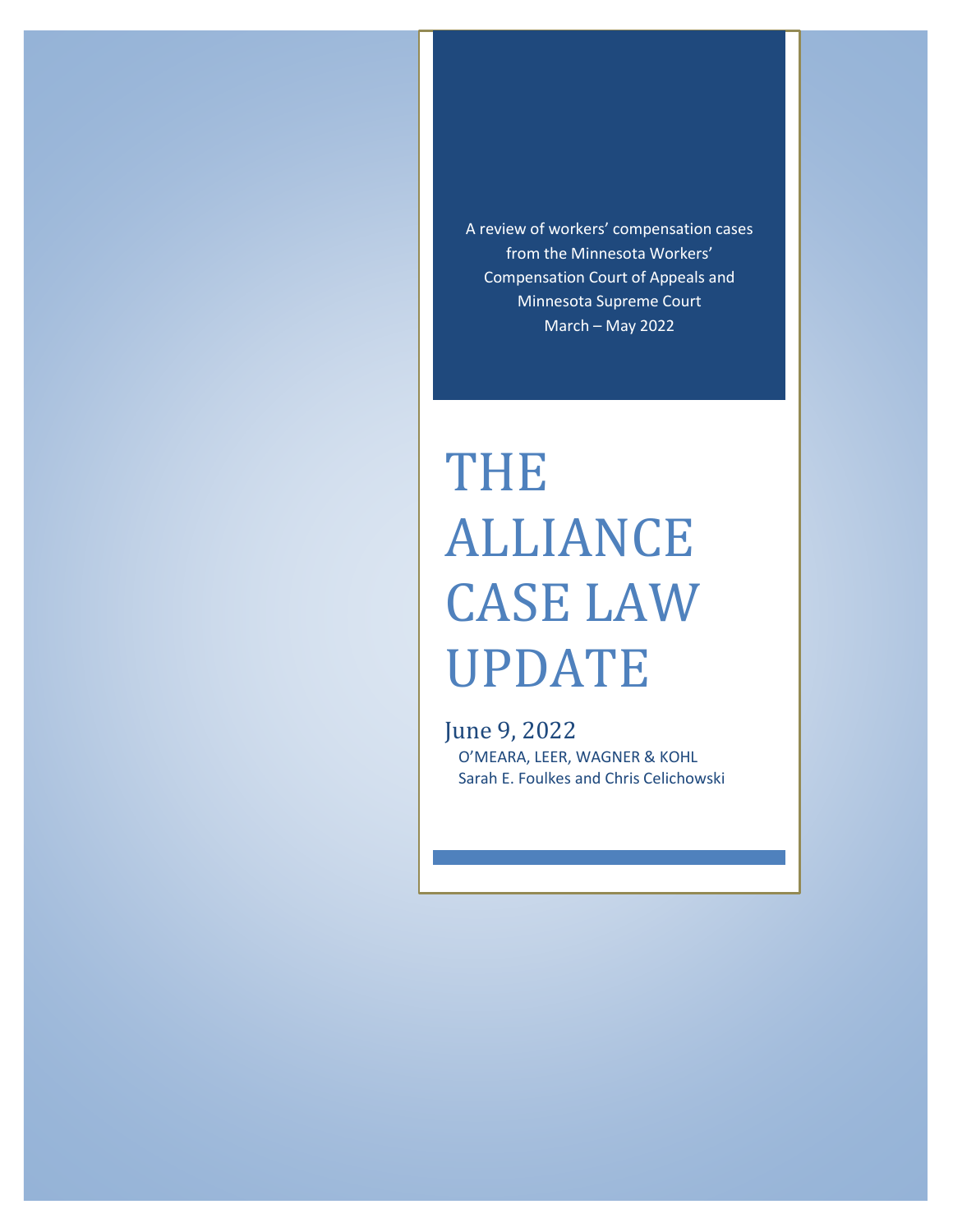## **OCCUPATIONAL DISEASE – WORKPLACE EXPOSURE AND MEDICAL BENEFITS SETTLEMENT –** *PIERRINGER* **RELEASE**

# *Sershen v. Met. Council* **(Minn. May 11, 2022)**

**Background:** Metropolitan Council ("Met Council") appealed the compensation judge's and the Workers' Compensation Court of Appeals' (WCCA) decisions holding that the employee sustained an occupational disease of hearing loss. In addition, Met Council argued the compensation judge and the WCCA improperly found them liable for medical benefits and erred by failing to consider the liability of the prior employers who settled with the employee pursuant to a *Pierringer* release.

The employee worked for several decades as a safety manager spending between 5 to 15 hours per week in surrounded by high levels of noise. He first noticed hearing loss in 1994. The employee retired in 2017 and shortly thereafter filed a workers' compensation claim against several of his former employers. Met Council was his last employer from 2008 to 2017. Two of the employers and one intervenor settled with the employee and a stipulation was filed dismissing those parties.

The compensation judge found the employee sustained an occupational disease of hearing loss. The compensation judge further found the employee was exposed to the hazard of workplace noise at all five employers. The judge found an employer, other than Met Council, was the "last significant exposure." The employer was one of the parties in the *Pierringer* settlement. Despite finding that Met Council, the last-exposure employer, did not contribute substantially to the employee's hearing loss, the compensation judge ordered Met Council to pay medical benefits based on the plain language of § 176.135, subd. 5). The compensation judge summarily concluded that all other issues, including the employee's claim for PPD, were moot. Met Council appealed to the WCCA and challenged the finding that the employee had sustained an occupational disease, as well as liability for his medical expenses. In addition, Met Council argued that the compensation judge did not properly consider the liability of the employers that settled pursuant to the *Pierringer* release. The WCCA affirmed and the decision of the compensation judge. The WCCA clarified the PPD issue was moot because of the *Pierringer* settlement between the employee and his other employers. Met Council appealed to the Minnesota Supreme Court.

**Holding:** The Minnesota Supreme Court affirmed in part, reversed in part, and remanded to the compensation judge. First, the MN Supreme Court held that the employee established a workplace exposure to hazard and occupational disease and that, consistent with Minn. Stat. § 176.135, subd, 5 (2020), it was not an error to order payment of medical benefits by the employer where the employee was last exposed. Met Council had argued that medical benefits should be awarded against the lastsignificant-exposure employer under the occupational disease statute (Minn. Stat. § 176.66, subd. 10), not the last-exposure employer under the medical benefits statute (Minn. Stat. § 176.135, subd. 5). In agreeing with the compensation judge, the MN Supreme Court found the plain language of the medical benefits statute (§ 176.135,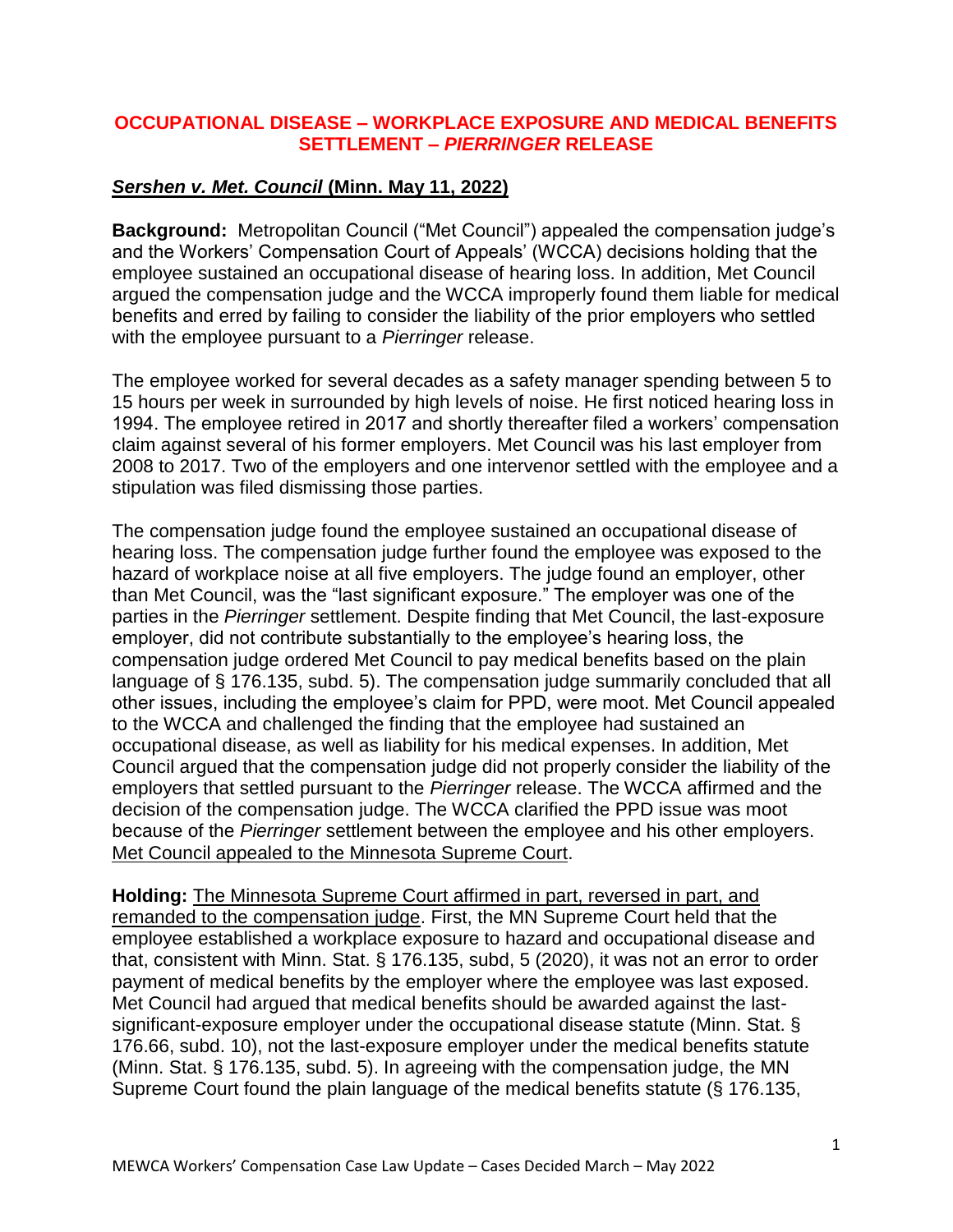subd. 5) clearly states that the last-exposure employer is liable for medical expenses arising from an occupation disease, despite the alternative framework in the occupation disease statute (§ 176.66, subd. 10) which requires the exposure to be a substantial contributing factor.

In addition, the MN Supreme Court held that the compensation judge erred by concluding that all issues, other than medical benefits, are moot and by not determining whether the last-exposure employer has a right to reimbursement against the lastsignificant-exposure employer under Minn. Stat. § 176.135, subd. 5, and Minn. Stat. § 176.66, subd. 10 (2020).

First, without deciding, the court assumed the parties appropriately used a *Pierringer* settlement in the context of workers' compensation laws. Next, the court determined that consistent with *Pierringer* agreements, the settling defendants should be dismissed, but their liability should nevertheless be considered against the liability of the remaining defendant, that way the remaining party does not pay more than their fair share of verdict. Here, the compensation judge determined that Met Council was not entitled to reimbursement from the settling parties and declared all issues other than medical benefits moot. According to the MN Supreme Court, however, the compensation judge should have resolved whether Met Council has a right to reimbursement by the lastsignificant-exposure employer per Minn. Stat. §176.135, subd. 5, which requires a disablement determination. Therefore, the compensation judge erred by declaring all issues other than medical benefits moot. The MN Supreme Court remanded the matter to the compensation judge for determination of whether the Council was entitled to reimbursement and how that reimbursement is to be made consistent with the *Pierringer* principles.

#### **ARISING OUT OF AND IN THE COURSE OF – ASSAULT EVIDENCE – UNDISCLOSED EVIDENCE**

# *Profit v. HRT Holdings* **(W.C.C.A April 14, 2022)**

**Background:** While in the employ of Doubletree Suites Hotel, Deangelo Profit, the employee, was violently attacked by an assailant. The employee had known the assailant for a few years prior to the attack. On the day of the attack, the employee was at work as a houseman for the employer. The assailant came to the hotel, checked in and received a room card. He told hotel staff he was looking for employee. Profit, aware that that the assailant was looking for him, described him as "my guy, Bill."

Soon after the assailant checked in and received his room key, the staff discovered that his credit card was declined. The staff attempted to lock out assailant's room on the sixth floor. During this time, the employee was working in a room on the second floor when he saw the assailant standing at the open door of the room. The employee turned his back and felt something cold. He put his hand to his head and realized he was bleeding. The assailant continued to attack the employee as the employee attempted to seek shelter. Within minutes the assailant was wrestled to the floor by a coworker and a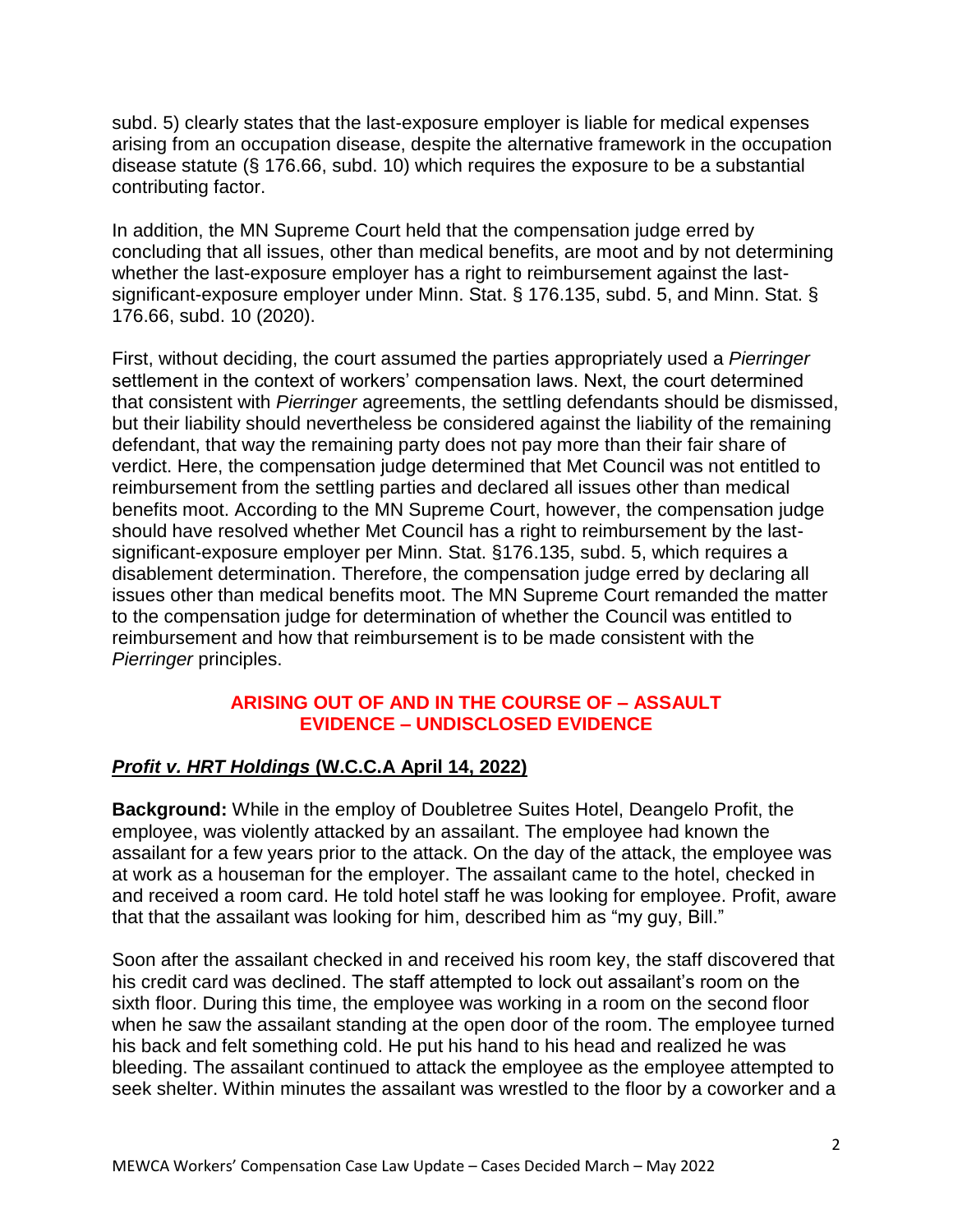hotel guest. The coworker heard the assailant saying that the employee killed the assailant's uncle. The police arrived and arrested the assailant. The assailant continually repeated to the police that the employee had "killed my uncle."

At the hearing, the employee argued in his written closing argument that the employer failed to provide surveillance video of the assailant at check-in, and that this omission constituted spoliation. The compensation judge did not make a finding pertaining to spoliation of evidence and found that the employee's injuries did not arise out of the course and scope of employment because the employees injuries were caused by a third person who intended to injure the employee because of personal reasons, not because of the employment or directed at him as an employee. The employee appealed.

**Holding:** The WCCA affirmed the compensation judge's decision. First the WCCA determined that the compensation judge did not err by not considering the spoliation issue because, based on the employee's brief, apparently the employee's theory of the potential relevance of the video was that it may have documented negligence. Because the Minnesota Workers' Compensation Act established a no-fault system in which negligence is not a factor, the video would not be relevant to the application of the intentional act exclusion. Furthermore, the appropriate remedy would have been to bring a motion to compel the evidence, which the petitioner failed to do.

The WCCA also affirmed the compensation judge's finding that employee's claim was barred by the intentional act exclusion under Minn. Stat. § 176.011, subd. 16. The WCCA affirmed that the intentional act exclusion cases fall into three groups. Relevant here are cases where the assailant is motivated by personal animosity toward the victim arising from circumstances wholly unconnected with employment. In such cases, the resulting injuries are not compensable. (However, where the attack is motivated against the employee for their role as an employee or where the motivation is neither personal nor work-related, the injury is compensable.)

Here, the employee argued that because the assailant's motivation lacked a rational basis, the injury is compensable because it was not directed against him for personal reasons or as an employee. The WCCA disagreed and determined that the assailant tracked down the employee based on personal animosity against him (i.e., seeking vengeance driven by a false and paranoid belief that the employee harmed his uncle). In doing so, the Court affirmed the compensation judge's finding that there is no exception to the assault exclusion where the motivation arises from mental illness. As such the employee's injuries are not compensable because the attack was motived by personal animosity toward the victim arising from circumstances wholly unconnected with employment.

*On May 9, the petitioner appealed the WCCA's decision to the Minnesota Supreme Court.*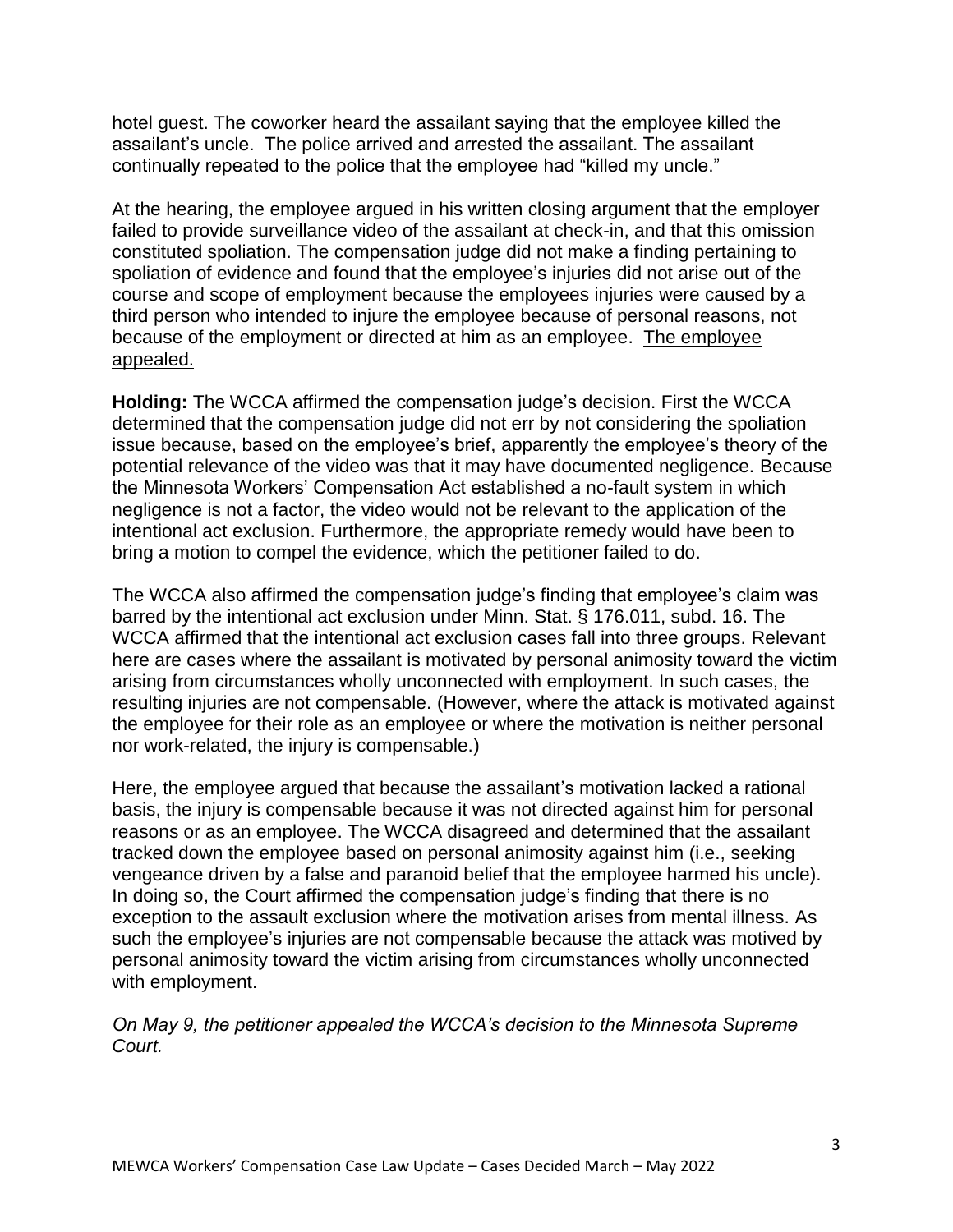# **ARISING OUT OF AND IN THE COURSE OF – PERSONAL COMFORT**

## *Tomah v. Good Samaritan Soc'y* **(W.C.C.A. March 31, 2022)**

**Background:** The employee, who worked as a nursing assistant, injured her right knee while using the bathroom facilities during her shift. At the time the employee was approximately 28 weeks pregnant. The employee testified that she slipped on water and fell as she walked to the sink. Contrarily, one of her supervisors testified that she prepared the employee's occurrence report following the accident and that the employee did not mention slipping on water. Additionally, the same supervisor testified she did not see any water absorbed into employee's clothing on the date of the injury. Another supervisor confirmed the testimony of the first supervisor. Furthermore, the employee was seen in the emergency department that evening and described falling from a standing position after her right knee "gave out." The compensation judge relied upon the testimony of witnesses, buttressed by the initial medical records, to determine that the employee did not slip on water and there was no evidence of any risk or hazard in the bathroom. The judge also explained that while a twisting or turning mechanism can be an increased risk causing a work injury, there was no such evidence in this case. Therefore, the compensation judge concluded the employee's injury did not arise out of her employment and denied her claim. The employee appealed the compensation judge's determination that her right knee injury did not arise out of her employment.

**Holding:** The WCCA affirmed the compensation judge's decision. On appeal, the employee did not dispute the compensation judge's finding that she failed to prove she slipped on water. Rather, the employee argued that her injury was compensable because it fell under the personal comfort doctrine. The WCCA noted the personal comfort doctrine applies when determining whether an injury occurred "in the course of" employment and is not applicable to the analysis of whether the employee's injury "arose out of" employment. To prove her accident "arose out of" employment, the employee needed to prove causation under the "increased risk" analysis, i.e., she must demonstrate that she faced a hazard that originated on the premises as part of the working environment that increased her risk of injury. The Court found that the employee had not met her burden. The Court held that in the absence of extenuating circumstances creating an increased risk of injury, the employee's fall is unexplained and her injury is not compensable. Therefore, employee's act of standing up from a seated position with no other extenuating circumstances did not involve an increased risk of a neutral condition and was not a compensable injury.

## **EMPLOYMENT RELATIONSHIP – INDEPENDENT CONTRACTOR EXCLUSIONS FROM COVERAGE**

#### *Hopp v. Advanced Contractors and Remodelers* **(W.C.C.A. May 4, 2022)**

**Background:** The claimant had his own home siding business, HTI. It had no employees other than the claimant. After he incorporated HTI, he contacted an insurance agent to obtain workers' compensation insurance and liability insurance for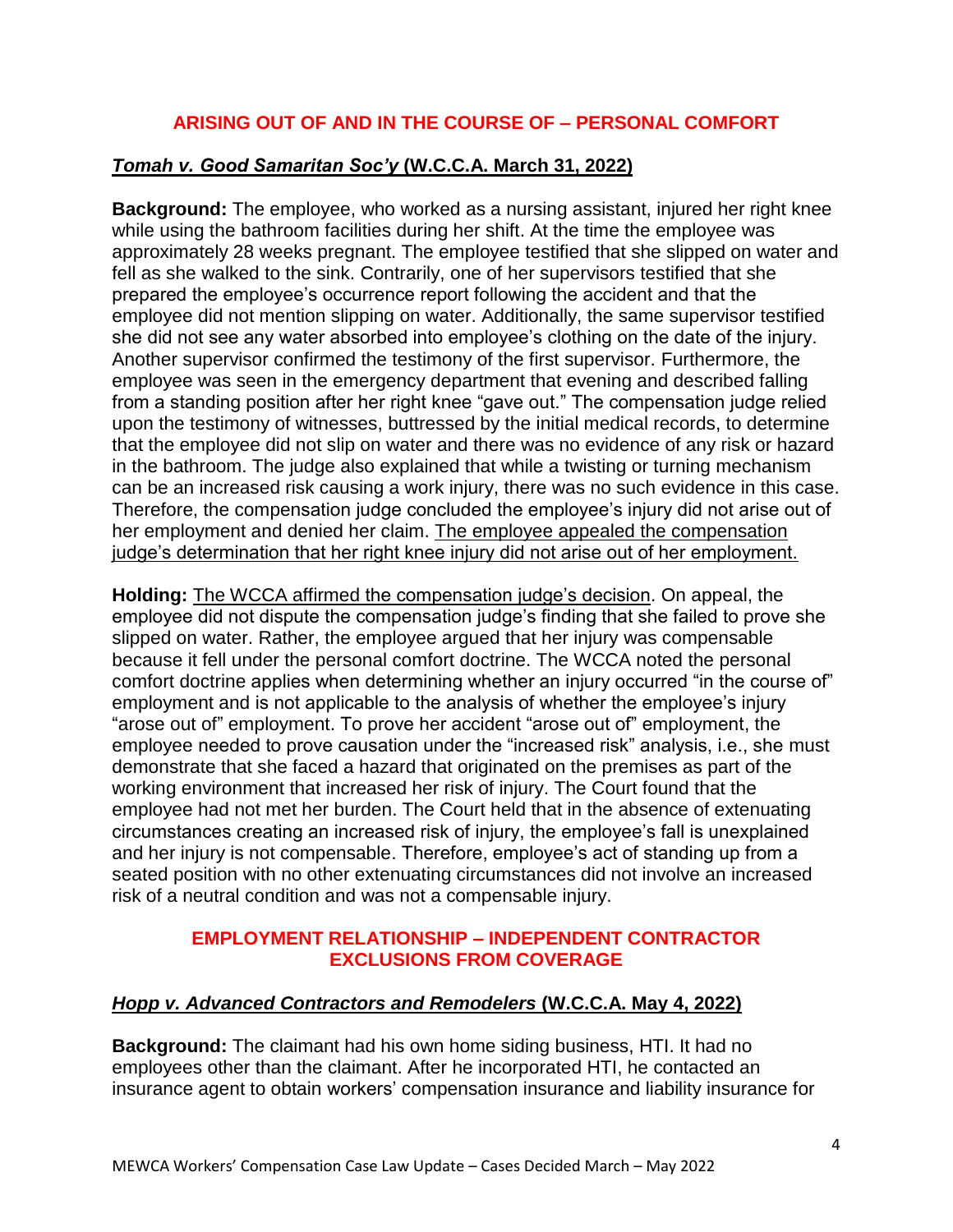personal and corporate coverage. In the spring of 2015, the claimant began performing construction work for ACR. ACR had full time employees and also used subcontractors to "fill in" on jobs as needed. Employees of ACR received paychecks from a payroll service. The claimant, like other ACR subcontractors, received hourly pay and ACR did not withhold taxes. He reported his 2015 taxes with a 1090 and schedule C.

ACR expected subcontractors to have their own WC and liability insurance. While working on the ACR project in 2015, ACR asked him several times for verification of his WC insurance. The claimant contacted his insurance agent and testified he believed he was covered under a policy issued to HTI as of August 2015.

On September 30, 2015, the claimant sustained significant injuries to his lower extremities when scaffolding erected by an ACR employee collapsed and the claimant fell 25 feet, landing feet first.

The claimant reported his injury to HTI's insurer, but they denied coverage under the policy because it was a "shell" policy that did not provide personal coverage. He also submitted a workers' compensation claim to ACR's insurer, who denied the claim because he was not an employee of ACR. The claimant did not contest the denial by ACR's insurer at that time.

In February 2016, the claimant filed a civil suit against ACR alleging his injuries were caused by the negligence of an ACR employee. In his suit seeking damages, he alleged he was an independent contractor at the time of the injury. The civil lawsuit settled. In October 2017, the claimant sued his former insurance agent, alleging the agent negligently failed to provide him with a WC policy that covered him personally. That suit also settled.

In September 2018, the claimant filed a claim petition against ACR and its insurer alleging he was an employee of ACR and entitled to workers' compensation benefits. The compensation judge concluded the claimant was not an employee of ACR and that he could not pursue a claim against ACR because he made an election of remedies when he chose to pursue a civil claim against ACR based on the negligence of its employee; thus, she denied his claim. Mr. Hopp appealed to the WCCA.

**Holdings:** The WCCA affirmed the compensation judge's decision that the claimant was not employee of ACR. The WCCA noted that there was substantial evidence to conclude that the claimant was an independent contractor under Minn. Stat. §181.723, subd. 4 or under the WC administrative rules for independent contractors. Finally the WCCA rejected the claimant's argument that he should be awarded benefits pursuant to Minn. Stat. §176.215, subd. 1, concluding the claimant was not an employee of a subcontractor.

Finally, the WCCA affirmed the compensation judge's conclusion that the employee, by pursuing a negligence action against ACR in district court, made an election of remedies and could not pursue a workers compensation claim against ACR.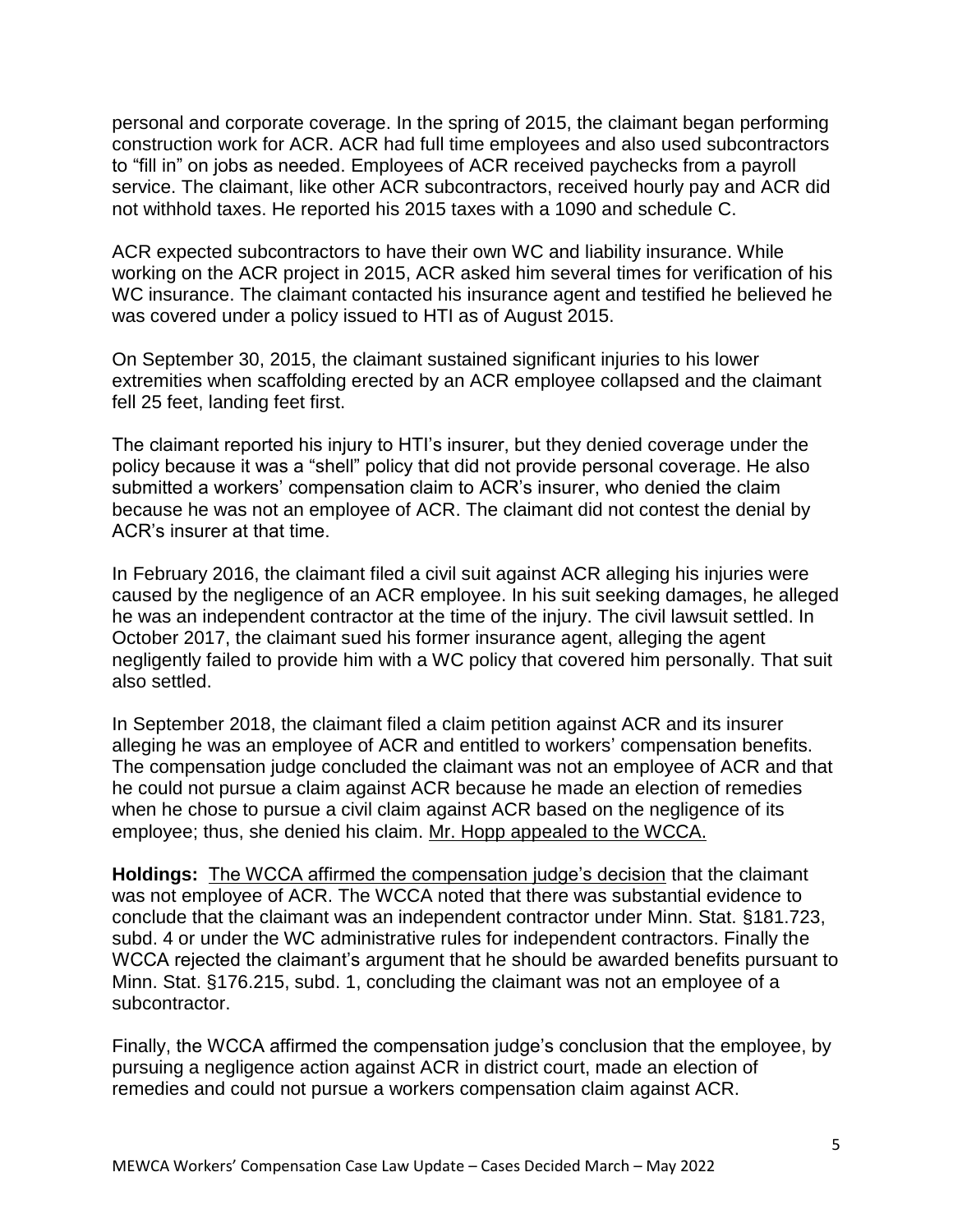# **JOB OFFER – PHYSICAL SUITABILITY AND REFUSAL**

#### *Hedner v. Per Mar Sec.* **(W.C.C.A. March 16, 2022)**

**Background:** The employee, born on April 29, 1946, began working for the employer in 2016 as a security guard at a Menards store in Alexandria. In this job, the employee worked outdoors 80 percent of the time, where he would check trucks in and out of the lumber yard, lift lumber, walk the perimeter of the yard and open gates. He often needed assistance completing his job requirements. In the evening of September 8, 2018, while patrolling a poorly lit area of the outside yard, he tripped over a railroad tie, falling with his left arm extended. The fall resulted in a severe dislocation of his left shoulder. He underwent left shoulder repair surgery performed by Dr. Eric Nelson. Dr. Nelson opined that it would be at least a year post surgery before the employee reached MMI.

On February 15, 2020, the employer made the employee a written job offer to resume working as a security guard at the Alexandria Menards store. Eleven days later the employee refused the job offer, stating that he could no longer tolerate working in the cold weather and that the workplace had "poor working conditions." The employee's QRC testified that she explained to the employee that refusal or the job could have negative consequences. The employer and insurer discontinued paying TTD benefits as of March 4, 2020, due to the employee's refusal to accept a job. The employee filed a claim petition seeking various benefits, including TTD from and after the date of discontinuance. The sole question at the hearing was whether the employee had unreasonably refused a suitable job offer so as to lose entitlement to TTD. The compensation judge found that the job was suitable and within the work restrictions and that the employee's refusal of the job offer was unreasonable. The employee appealed.

**Holdings:** The WCCA affirmed the compensation judge's decision. The employee argued that the court committed *an error of law* by failing adopt the employee's testimony that he felt he could not perform the job. The WCCA noted that prior cases only stand for the proposition that the employee's own testimony *may* form the basis of a judge's findings on job refusal, not that it must do so.

The WCCA also affirmed the compensation judge's finding that the job offer was consistent with the rehabilitation plan. The WCCA pointed out that when the employee declined the job, he only stated that he did not want to work outdoors and that he felt that the employer had poor work conditions and neither of those conditions related to restrictions arising from the work injury. Furthermore, the employee did not try the job, but instead refused it out of hand and sought alternative employment. Accordingly, the WCCA found that substantial evidence supported the compensation judge's finding that the employee unreasonably refused a suitable job offer consistent with his rehabilitation plan and consistent with his work restrictions.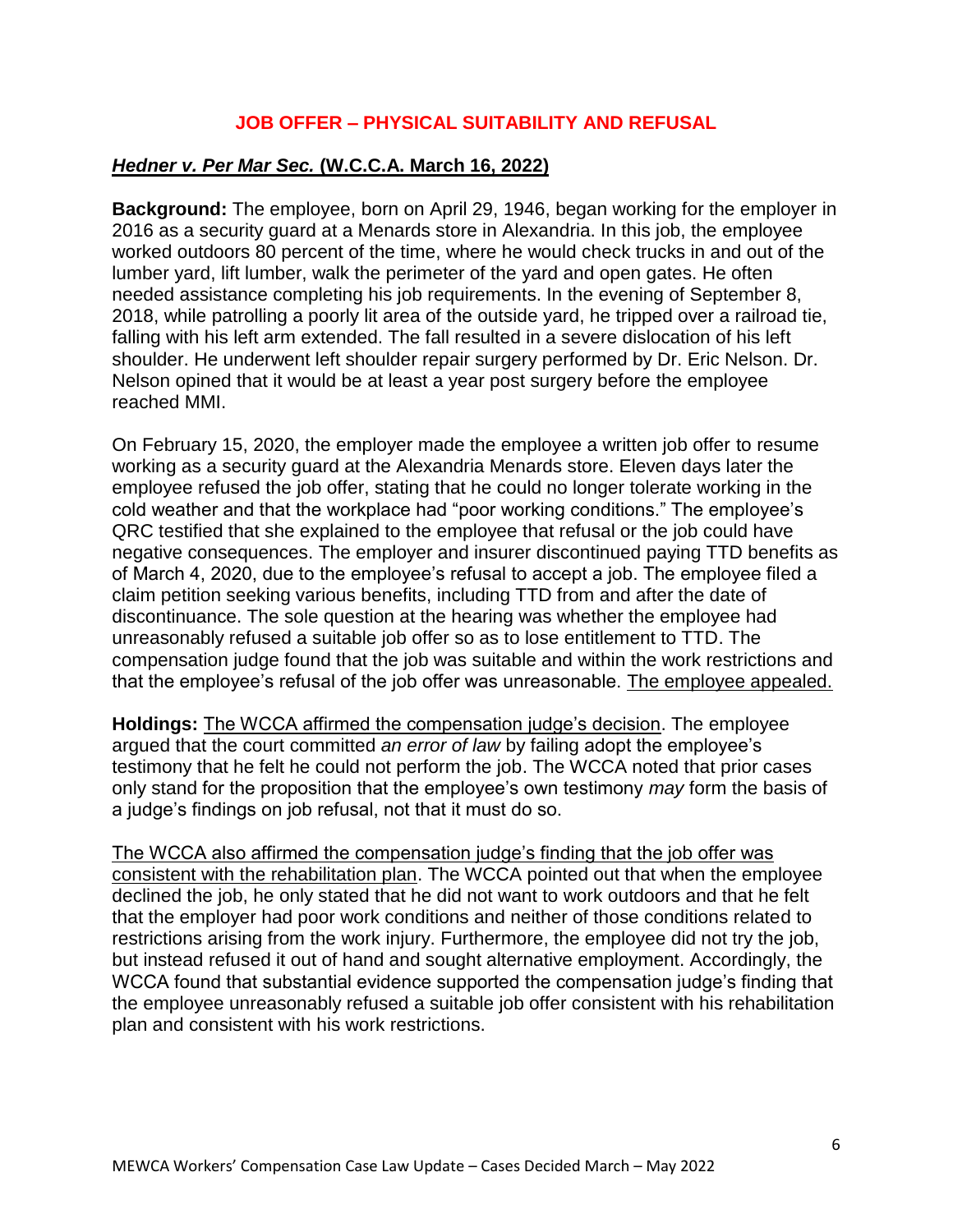## **NOTICE OF INJURY – GILLETTE INJURY TEMPORARY PARTIAL DISABILITY – WITHDRAWAL FROM LABOR MARKET**

#### *Schmidt v. Walmart* **(W.C.C.A. May 16, 2022)**

**Background**: The employer and insurer appealed the compensation judge's finding that the employee gave the employer proper notice of the alleged Gillette-type injury to her left knee. They also challenged the judge's conclusion that they failed to prove the employee voluntarily withdrew from the labor market.

The employee had surgery to relieve chronic pain in her left knee in 1993. She testified she was symptom-free following the surgery and able to work without restrictions. In 2005, she began working for Walmart full-time in a variety of roles which required extensive standing, walking, lifting up to 50 pounds and squatting on a repetitive basis. In 2006, she sought medical care for left knee pain. She never claimed a specific work injury but told her doctor she was climbing ladders and carrying products weighing 50 pounds. In April 2011 she sought additional medical care for left knee pain, reporting she was constantly aggravating her left knee at work.

In May 2015 her left knee pain became constant and she found walking difficult. She sought treatment with Dr. Ghose. She did not provide any history of a knee injury, but told him her knee pain was recurring, chronic and worse with walking and standing. He diagnosed left knee arthritis and recommended a total knee replacement. He stated her condition was not due to an injury. In October 2015, after completing her work shifts, she experienced significant left knee pain. She told her manager her left knee condition prevented her from working on ladders. Her manager offered to move her to a less strenuous job. Her employer did not file a first report. She underwent a total left knee replacement on October 27, 2015.

After surgery she returned to work for the employer in a position within her restrictions. She continued to have symptoms and needed fluid drained from her knee. Her doctor recommended revision surgery which she underwent in January 2019. The employee again returned to work for the employer but found it physically difficult to continue working. On March 1, 2019 she met with an attorney. The attorney provided the employer with formal notice that the employee suffered a work-related Gillette injury.

In September 2019, the employee quit her position with the employer and began working part-time as a school bus driver. In January 2020, the Social Security Administration awarded her disability benefits retroactive to June 1, 2018. She resigned from the bus company in March 2020 because of the Covid shutdown and because she could not physically tolerate working due to continued left knee pain.

She subsequently filed a claim petition alleging that she sustained a Gillette injury culminating on October 15, 2015 and/or January 16, 2019 and seeking various workers' compensation benefits. The employer and insurer denied the Gillette injury claim and affirmatively alleged the employee failed to provide statutory notice, that she voluntarily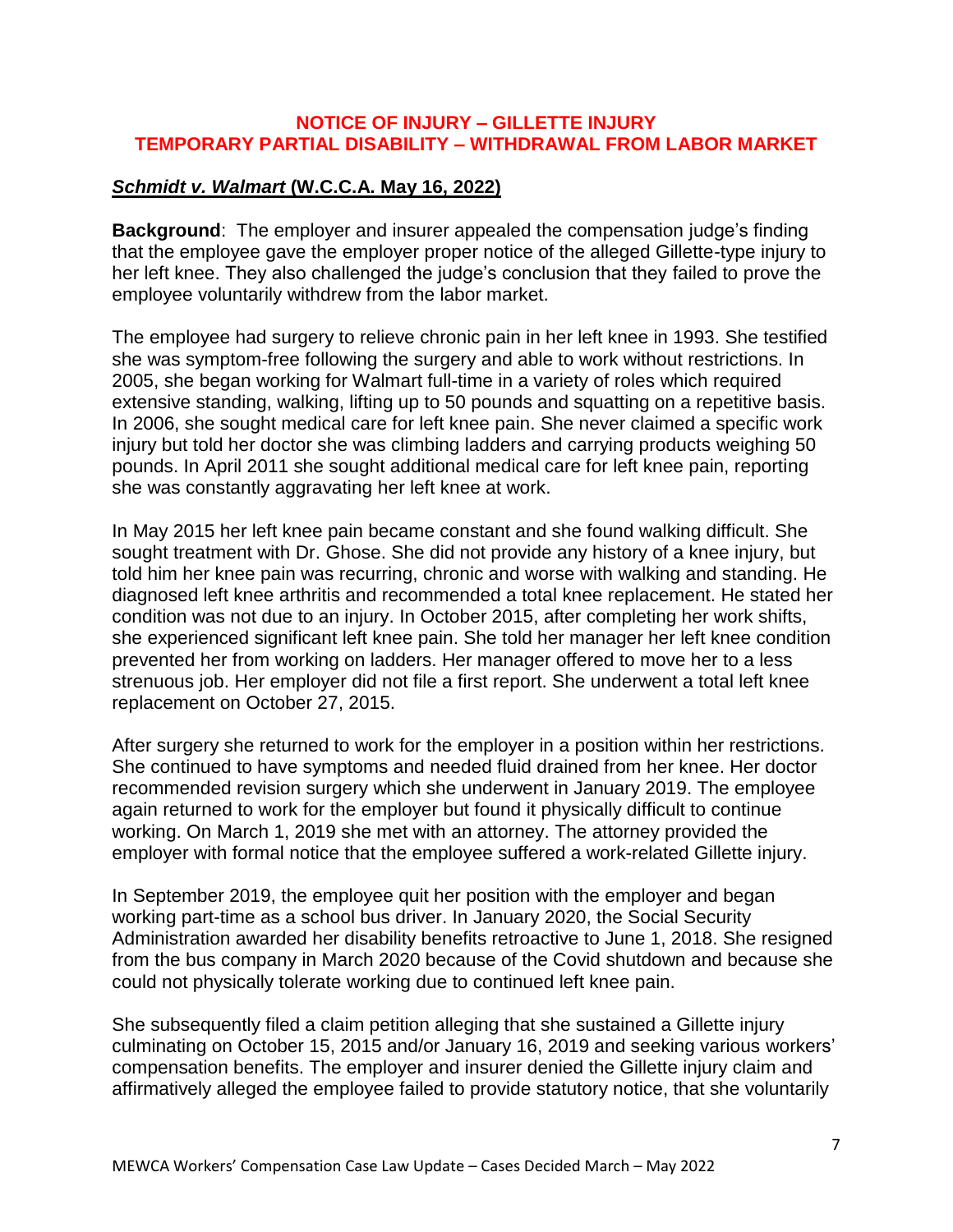withdrew from the labor market and that she left a job within her restrictions and therefore did not suffer a loss of earning capacity. Dr. Wicklund performed an IME and concluded the claimant had pre-existing osteoarthritis in her left knee and her employment activities with Walmart did not cause or aggravated it. He gave her permanent restrictions. The employee's new physician subsequently opined that her pre-existing osteoarthritis was accelerated by her repetitive work activities with the employer.

The compensation judge concluded, among other things, that the employee sustained a Gillette injury to her left knee culminating on October 27, 2015, when her work activities aggravated her left knee condition to the point she could not walk or perform her job duties and she needed surgery. The judge also concluded the employee provided timely notice of the occurrence of her injury. The judge found the claimant had a diminished earning capacity due to her physical inability to continue with her job with the employer and her reduced earnings in her job as a bus driver represented her post-injury capacity. The employer and insurer appealed.

**Holding:** On appeal, the WCCA affirmed the compensation judge's rulings on the Gillette injury, notice and entitlement to temporary partial disability benefits. The Court rejected the employer and insurer's position that the notice period started running on September 22, 2011, when the compensation judge found that the employee knew her work activities were causing left knee symptoms. The WCCA concluded that it was reasonable for the compensation judge to conclude that the Gillette injury culminated on October 27, 2015, when her work activities aggravated her left knee condition to the point where she could not walk, perform her job duties and needed surgery, and that the notice period did not begin running until March 1, 2019, when he met with her attorney and she learned that repetitive minute trauma culminating in an injury could represent a compensable work related injury. The WCCA noted that Dr. Ghose, who did the total knee replacement surgery in October 2015, specifically recorded that her left knee condition was not work-related. The court concluded this opinion "may influence the employee's understanding of her left knee complaints". The WCCA concluded that under these facts, *the judge could reasonably conclude that although the employee knew her work activities were causing her left knee pain, she did not understand she had a compensable injury until she met with an attorney*.

Walmart also appealed the compensation judge's conclusion that she had a diminished earning capacity due to the restrictions from her Gillette injury and the reduced earnings in her job as a bus driver reflected her earning capacity. The judge concluded she did not withdraw from the labor market when she left Walmart because she got a job with the bus company. Her bus driver earnings were presumed to represent her earning capacity, and Walmart did not offer evidence to suggest she could earn more than what she did working for the bus company.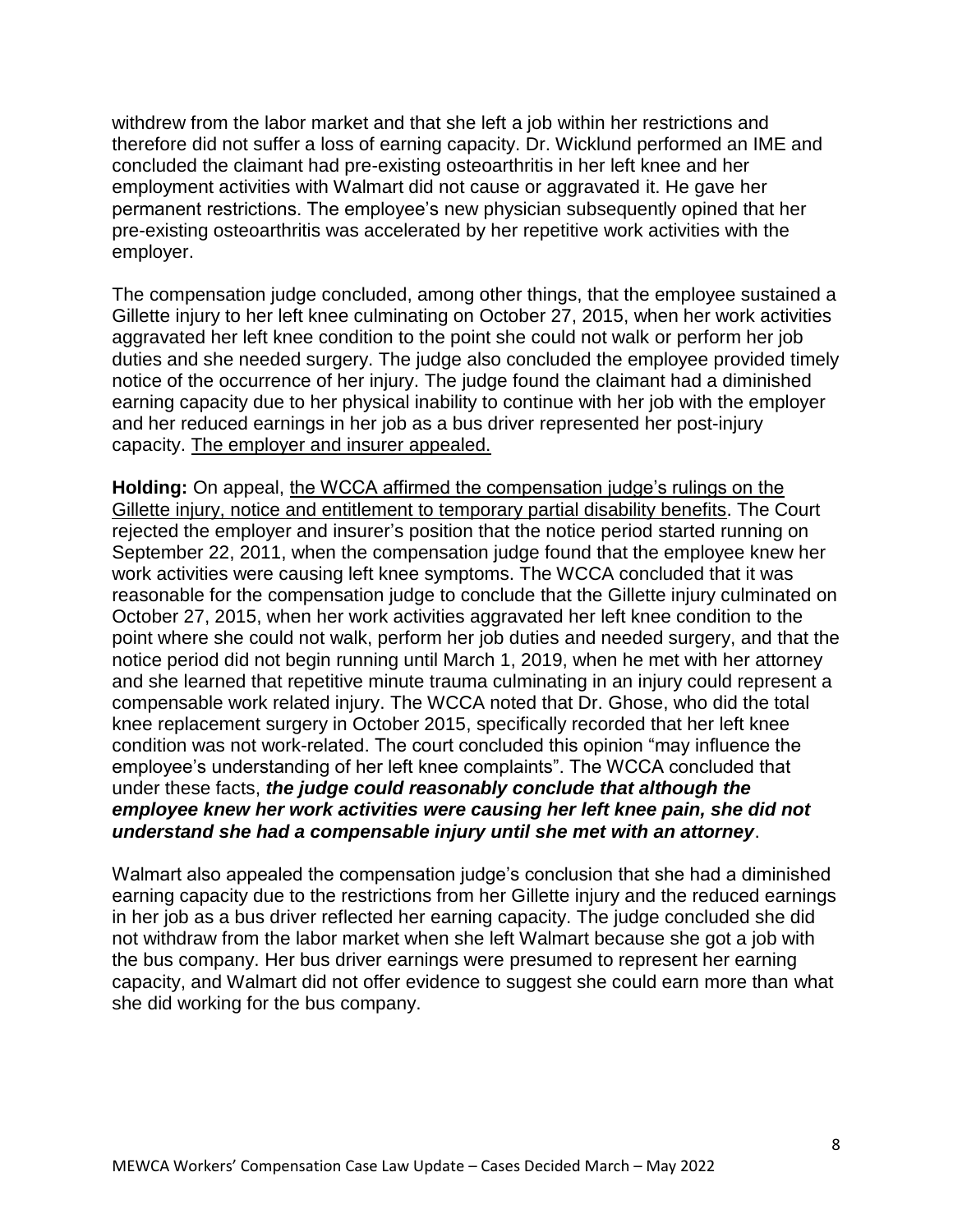# **PERMANENT PARTIAL DISABILITY – LUMBAR SPINE; RULES CONSTRUED**

#### *Larson v. State of Minn., Dep't of MNSCU* **(W.C.C.A. March 16, 2022)**

**Background:** The employee began working as a janitor and truck driver in the summer of 2015. On January 13, 2017, he sustained an admitted low back injury during a motor vehicle accident that occurred in the course and scope of his work activities. He sought treatment. X-rays failed to show acute trauma but indicated mild multilevel degenerative disc disease and mild disc space narrowing throughout the lumbar spine. His doctor released him to work without restrictions on February 2, 2017. He was later placed back on restrictions but continued working his pre-injury job within those restrictions. On March 14, 2017, he went to the emergency department for right-sided low back pain. On March 21, 2017, an MRI was performed which showed disc bulges at several levels.

Dr. Wengler examined the employee at the suggestion of his attorney. Dr. Wengler noted that he had documented disc herniations and considered the employee to be a candidate for surgical decompression. He rated the employee with 21 percent PPD pursuant to Minn. R. 5223.0390, subps. 4D, 4D(1) and 4D(4). A repeat MRI was performed on October 14, 2019, and showed multilevel small disc bulges with no impingement of the descending nerves.

Dr. Wicklund completed an IME on February 9, 2021. Dr. Wicklund diagnosed multilevel degenerative disc disease along with a small right-sided disc herniation. He opined the employee reached MMI following a radiofrequency procedure on December 20, 2019. He rated the employee with zero percent permanency under Minn. R. 5223.0390, subp. 3A. He disagreed with Dr. Wengler's rating on the basis that such a rating required a disc herniation accompanied by "persistent" objective clinical findings, which he did not consider present in the employee's case.

In an addendum to his report, Dr. Wengler continued to rate the employee's PPD at 21 percent because of the prior MRI evidence of herniation with impingement at two levels, despite improvement to those conditions. Dr. Wicklund issued a supplemental report in which he discussed reasons he disagreed with Dr. Wengler's rating. *The compensation judge adopted the views of Dr. Wicklund over those of Dr. Wengler and found that the employee failed to show that his work injury resulted in ratable permanency*. The employee appealed the compensation judge's denial of his claim for permanent partial disability benefits for his admitted low back injury**.**

**Holding:** The WCCA affirmed the compensation judge's decision denying the PPD claim. As a preliminary matter the WCCA declined to consider the employee's claim that the compensation judge violated his due process rights by failing to write a memorandum discussing in detail the arguments raised in the employee's trial brief and which provided a fuller explanation of the judge's reasons for her decision. The WCCA does not have jurisdiction over questions of constitutional interpretation, including due process claims.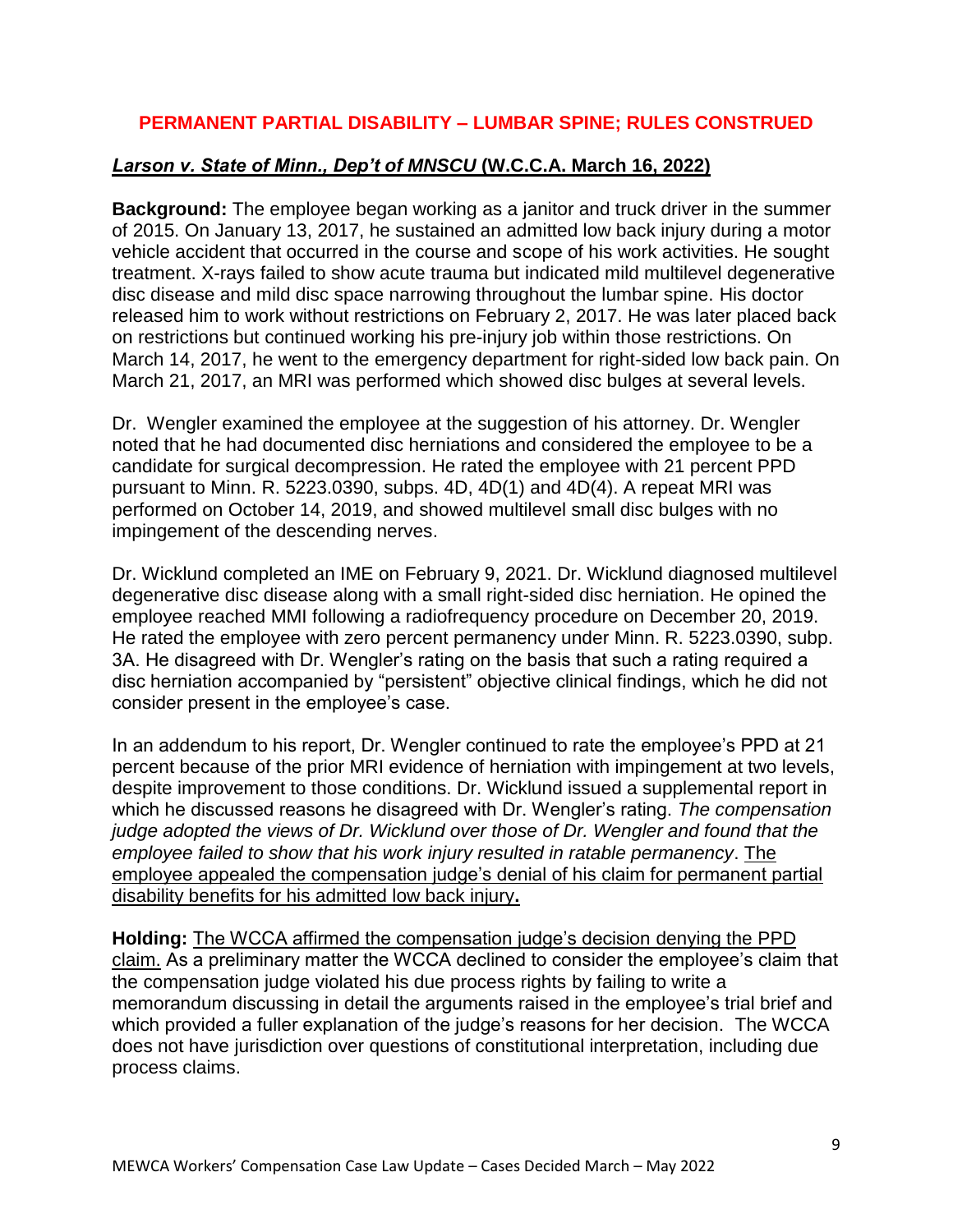Next, the WCCA considered the employee's claim that the compensation judge incorrectly accepted Dr. Wicklund's 0% rating instead of Dr. Wengler's PPD ratings totaling 21%. The WCCA noted that subpart 4D requires three elements and that all three elements must be met. They agreed with the compensation judge's finding that the employee failed to meet the first element requiring objective radicular findings. The WCCA relied not only on Dr. Wicklund's opinion but also on the records of other providers and experts which noted an absence of radiculopathy. Furthermore, the court reiterated that a compensation judge's choice of expert opinion is generally affirmed unless the opinion relied on lacked adequate foundation; here, the objective medical records sufficiently substantiated Dr. Wicklund's opinion. The employee contended that the language of the rule should be interpreted to require nerve impingement on a nerve root only for a herniated disc, and the mere presence of a disc bulge or protrusion is sufficient to apply the rule even in the absence of nerve root impingement. The WCCA disagreed based on the fact that innumerable cases interpreting the rule found otherwise.

## **PRACTICE & PROCEDURE – IME AND MATTERS AT ISSUE CAUSATION – TEMPORARY INJURY PENALTIES – SUBSTANTIAL EVIDENCE**

#### *Herron v. Franklin St. Bakery* **(W.C.C.A. March 29, 2022)**

**Background:** The employee, Dennis Herron, had an extensive history of injuries, prior to the work incident at issue in this claim, including a motor vehicle accident that kept him off of work for two months. On June 15, 2020, the employee was unloading a semitrailer at work when its raised door suddenly fell, causing him to twist his body to avoid contact, and he fell to the ground. He was unsure whether the door struck his head. After the incident, he experienced pain in his neck and low back and in his legs. The employee was seen at Fairview Southdale Hospital. On June 17, 2020, the claims adjuster contacted the employee for an interview about his claim. When the adjuster started to review the first report of injury with him, the employee stopped the interview, told the adjuster to speak to his attorney, and ended the call. The adjuster then filed a NOPLD based on the information in the Fairview work ability report, accepting primary liability but denying wage loss benefits on the basis that the injury "did not cause lost time from work beyond the three-calendar day waiting period." The employee continued to seek treatment and the adjuster continued to deny benefits based on the fact that new providers did not indicate that the continued work restrictions were related to the work injury.

The employee's attorney filed a claim petition on July 15, 2020, seeking temporary total disability compensation from June 15, 2020, and continuing and also seeking rehabilitation and payment of medical expenses. The employee returned to work with the employer on July 20, 2020, with restrictions. In August of 2020 the employee began working a second, full-time job, although he did not disclose this second job to the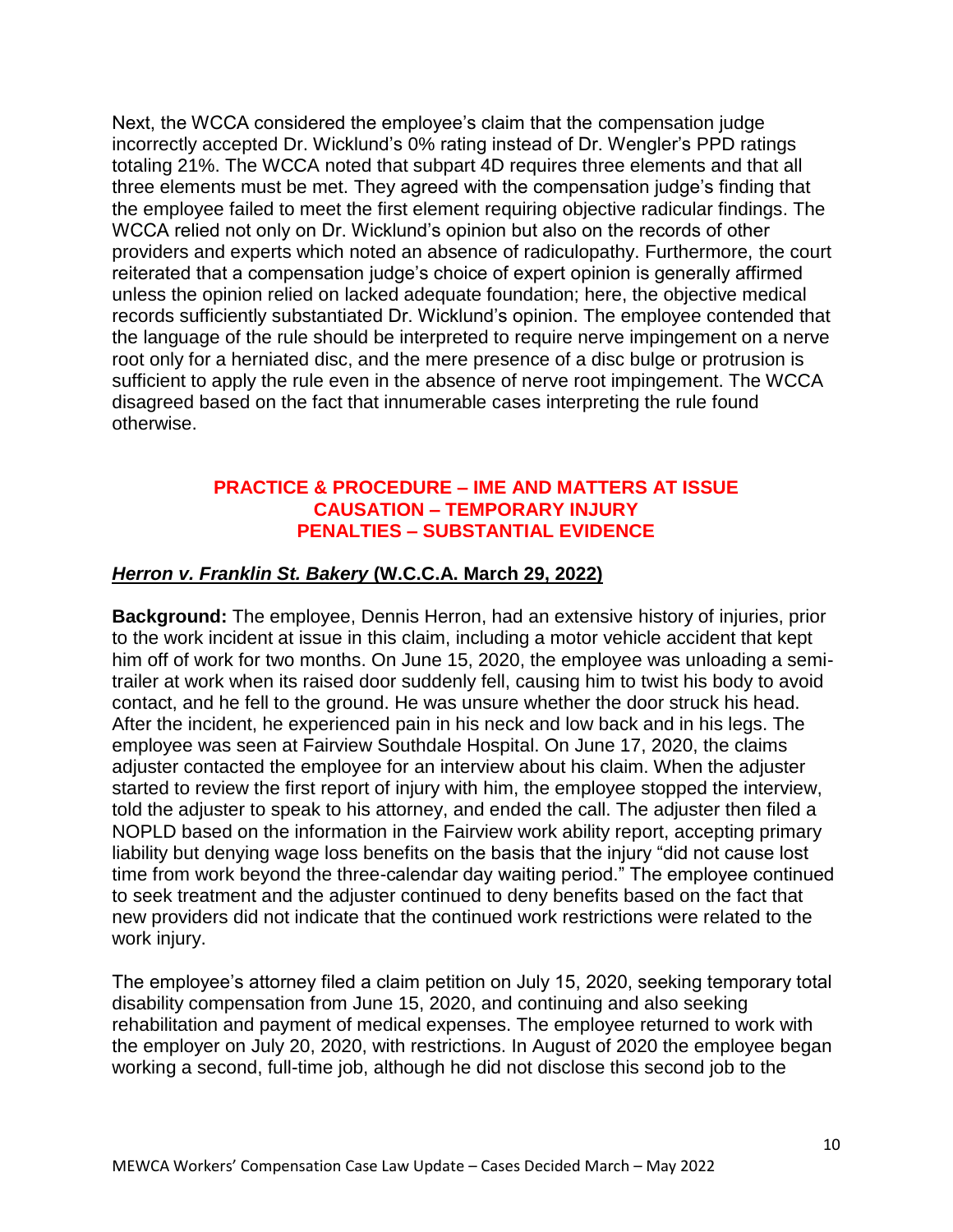employer at the time. The employee's last day of work for the employer was November 30, 2020, when he walked off the job.

Dr. David Carlson saw the employee for an IME on March 4, 2021. Dr. Carlson opined that the work incident could temporarily have manifested symptoms of longstanding preexisting chronic neck and back complaints relating to prior incidents and injuries but he concluded the employee did not sustain a new acute or structural injury.

A hearing on the employee's claims was held on April 21 and June 30, 2021. At issue were the nature and extent of the work injury, entitlement to wage loss benefits for various periods and to permanent partial disability, the admissibility of the report of Dr. Carlson, and the employee's claim for penalties based on the alleged failure by the insurer to perform a reasonably diligent investigation of the employee's claims. The compensation judge initially declined to receive the IME report because it was filed more than 120 days after the filing of the claim petition. However, on the second day of the hearing the judge ruled that an extension of the 120-day requirement was appropriate and allowed the report into evidence.

Following the hearing, the compensation judge denied the employee's penalty claim. The judge also found that the employee was capable of working with restrictions from and after June 17, 2020, and that the employee's work injury was temporary in nature and had fully resolved by August 12, 2020, without further need for restrictions or treatment. Accordingly, the judge denied the employee's claim for wage loss benefits. The employee appealed.

#### **Holding:** The WCCA affirmed the compensation judge's decision.

The employee suggested Minn. Stat. § 176.155 should be interpreted to require that any extension by granted prior to the expiration of 120 days, or certainly prior to a hearing. The WCCA relied on Minnesota Supreme Court precedent to hold that Minn. Stat. § 176.155 does not require application for an extension to be made prior to the expiration of the time of serving and filing the report. Furthermore, in this instance, good cause had been shown to justify an extension.

Additionally, the employee argued that the claims adjuster should have performed a more comprehensive investigation before denying the employee's claim for wage loss benefits and that this justified the imposition of penalties. The WCCA found that it is undisputed that when the claims adjuster contacted the employee for further information about his claim, the employee refused to speak to the adjuster and directed the adjuster to speak to his attorney, even though he did not have one yet. Accordingly, the WCCA found that the compensation judge's determination denial of penalties was supported by substantial evidence in the record, and was not an abuse of discretion.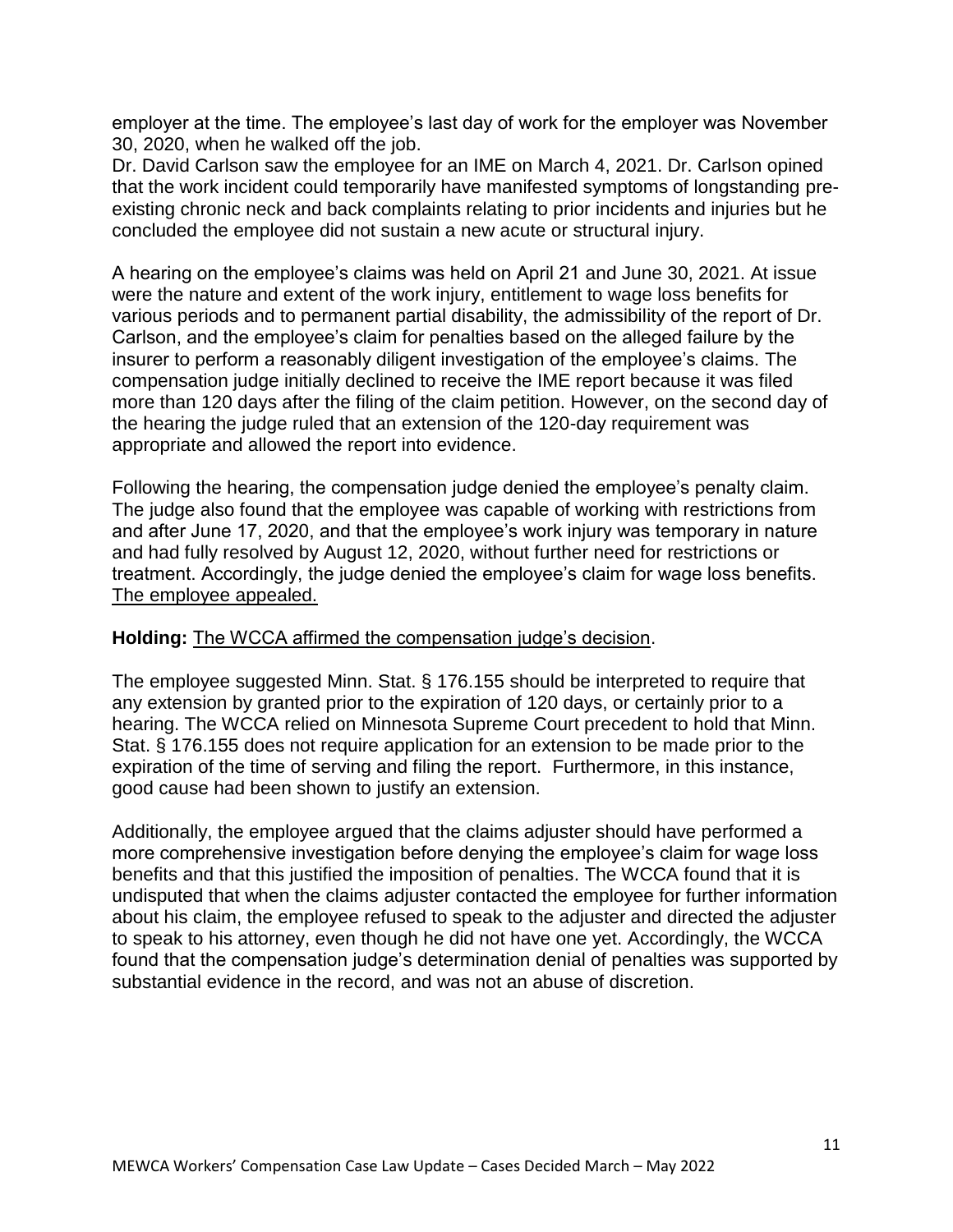# **PRACTICE & PROCEDURE – DISMISSAL**

#### *Whitaker v. Walmart, Inc.* **(W.C.C.A. March 23, 2022)**

**Background:** The employee claimed entitlement to workers' compensation benefits arising out of an injury to her left knee on April 17, 2008. Nearly four years after the date of injury, on February 9, 2012, the employee filed a claim petition seeking benefits. At her request, the case was stricken from the active trial calendar for two years, when in March 2014, she requested reinstatement. One year later, she requested it be stricken again. In March of 2016, the employee requested reinstatement of her claim. Six months later, the employee requested that the case again be stricken. Discovery disputes were ongoing and the matter remained stricken for over a year upon repeated requests from employee's counsel.

On May 16, 2018, more than ten years after the date of injury, the claim was dismissed without prejudice. Approximately eight months later, the employee filed a new claim petition seeking various benefits related to her April 17, 2008, date of injury. For nearly two years after, the employee refused to provide medical authorizations resulting in numerous motions to compel discovery responses. The court entered several orders to compel discovery. The employee continued to refuse to submit to a deposition or for medical and vocational expert examinations. The employer and insurer then filed a motion seeking dismissal of the employee's claims with prejudice. No response was submitted by employee. A special term conference was held on the record, at which the employee was represented by counsel. Through her counsel, the employee refused to execute requested medical authorizations. On July 23, 2021, the compensation judge granted the employer and insurer's motion and dismissed the petition with prejudice. The employee appealed.

**Holding:** The WCCA affirmed the compensation judge's decision. The court noted that litigation in this case is governed by the rules promulgated by the Office of Administrative Hearings in Chapter 1420 of the Minnesota Rules. Discovery is addressed in rule 1420.2200, and subpart 1 requires that an employee provide information relevant to the claim. The Minnesota Rules also waive medical privilege and require the employee submit to a physical and verbal examination with the employer and insurer's expert. As such, the WCCA has affirmed orders to dismiss with prejudice where, as here, the employee repeatedly and without justification refused to comply with discovery requests or court orders. Here, the employee did not dispute the facts regarding her past behavior, nor did she argue that the rules required anything other than the non-cooperation she has demonstrated. Instead, facing dismissal, she asserted that she would begin cooperating in these matters. The court found that the record showed that the employee, through her attorney, had made these assertions in the past, but consistently failed to follow through with her promises. Accordingly, the WCCA affirmed the compensation judge's decision by finding that the compensation judge reasonably concluded that the employee's delays and refusals have prejudiced the ability of the employer and insurer to defend the matter.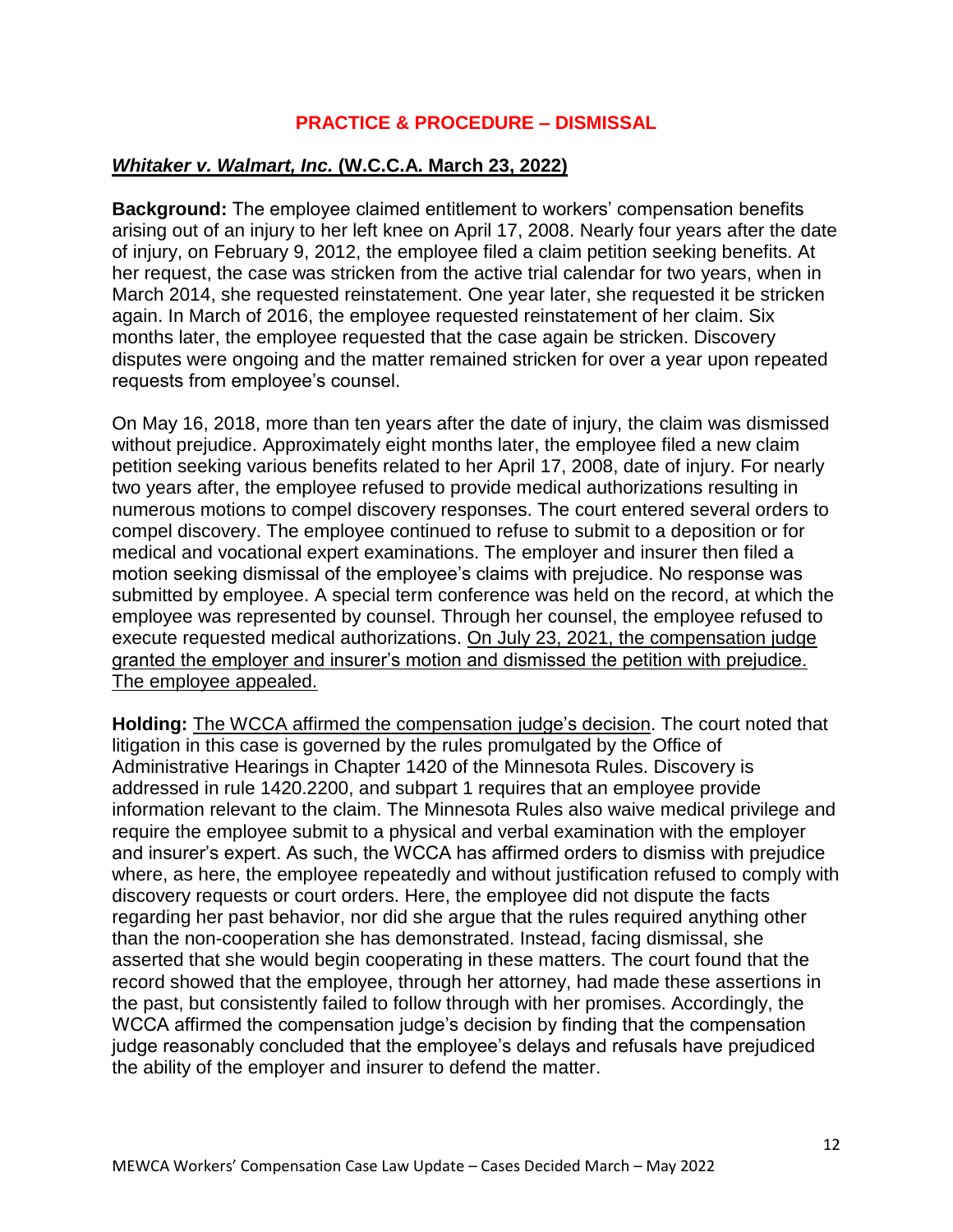# **PTSD – PERSONAL INJURY STATUTE CONSTRUED**

## **Chrz v. Mower County (W.C.C.A. May 9, 2022)**

**Background:** Chrz, a lifelong Mower County resident, began working for the County as a deputy sheriff in 2007 at age 22. He underwent a pre-employment psychological assessment which showed no substance abuse, depression, anxiety, anger issues, career or family problems. While performing his duties as a deputy sheriff between 2011 and January 2019, he personally witnessed several traumatic events involving coworkers and people he knew. He began drinking heavily in January 2017 to selfmedicate and to sleep. In January 2019, he responded to a call involving an out-ofcontrol youth at a restaurant. He used physical force to control the youth and was subsequently charged with misdemeanor assault and officer misconduct. In February 2019 he was placed on administrative leave because of the incident. He experienced suicidal ideation and sought psychiatric care at the Mayo Clinic at the end of April 2019. His psychiatrist diagnosed PTSD, moderate to severe alcohol use disorder and major depression. He prescribed medication referred the claimant to a trauma-focused therapist. Another doctor recommended outpatient addiction treatment. The claimant reported some improvement in his symptoms from medication, but he did not seek alcohol counseling her psychotherapy.

In September 2019 his attorney sent him to Dr. Slavik for a medical-legal exam. Using the DSM-V, she diagnosed PTSD, major depressive disorder in partial remission and mild alcohol use disorder in early remission. She recommended he attend outpatient mental health treatment with a provider experienced in treating trauma and PTSD. Dr. Slavik directly attributed the PTSD to his exposure to traumatic events while performing his duties as a deputy sheriff for the County.

Unfortunately, the claimant's condition worsened and in December 2019, his treating psychiatrist completed a report of work ability indicating he could not work as of April 30, 2019. Dr. Slavik also indicated he could not perform law enforcement duties because of his work-related PTSD. Effective March 31, 2020, Chrz received duty-related disability benefits from the county, which included monthly income and ongoing health insurance, and he retired from his position.

He filed a claim petition in May 2020 alleging entitlement to workers' compensation benefits, including wage loss, beginning April 1, 2020. The employer sent him to Dr. Arbisi, a licensed psychologist, for an IME. Dr. Arbisi concluded: the employee did not meet the criteria for PTSD under the DSM-V; and the claimant had an unspecified adjustment disorder and alcohol use disorder related to his pending criminal charges. Dr. Arbisi later testified in his deposition that the employee did not follow the standard treatment protocol for PTSD, including psychotherapy or trauma focused treatment, and instead relied on medication. In his deposition, Dr. Arbisi explained that PTSD symptoms can fluctuate over time, be treated, and ultimately resolve. He also opined the employee would no longer have PTSD if he did not meet the criteria of the DSM-5.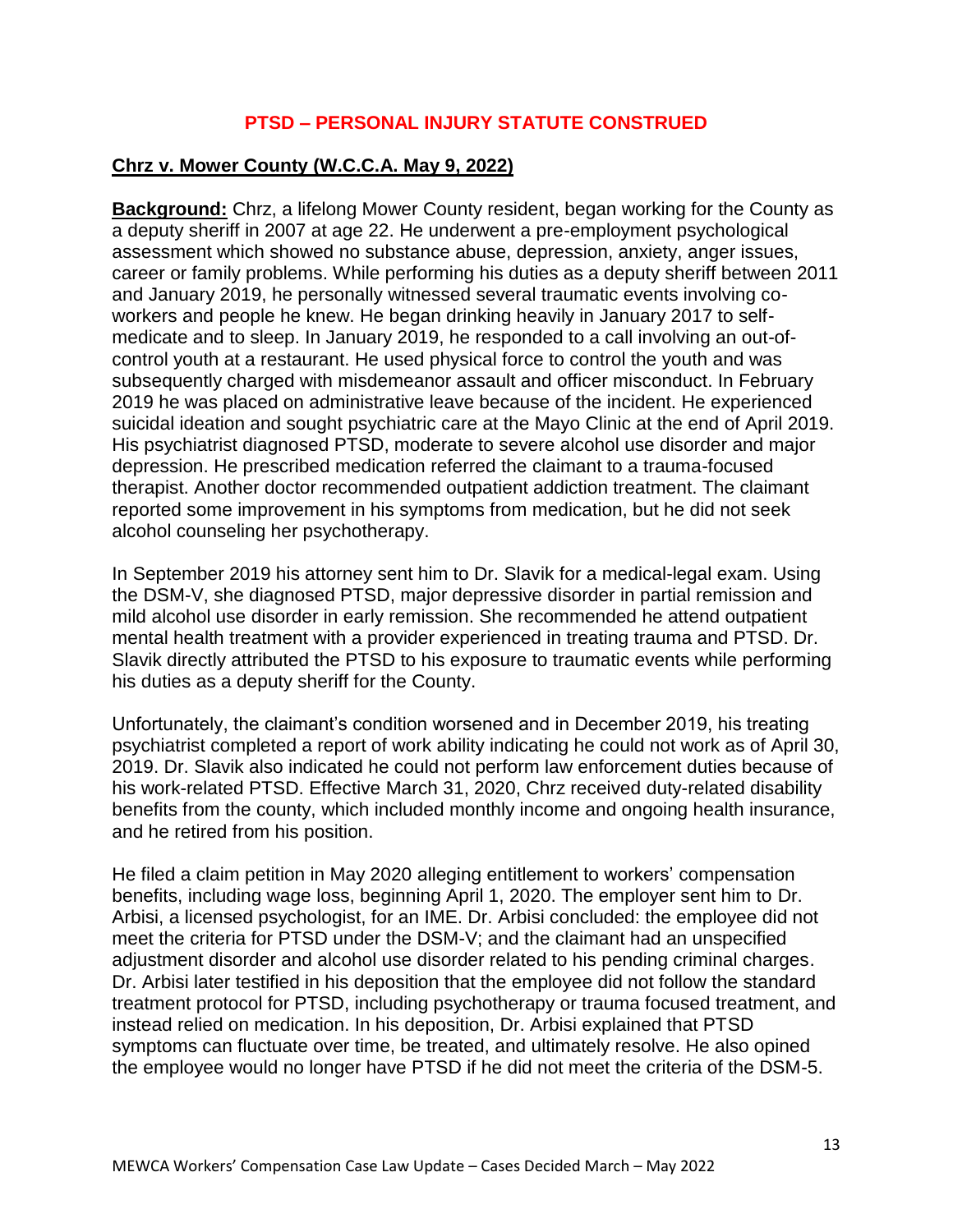Both the claimant's treating psychiatrist and Dr. Slavik concluded he had chronic PTSD caused by his employment activities as a deputy sheriff which had not resolved. Dr. Slavik testified that while the claimant had met all the criteria for PTSD in the past, his current symptoms had improved and were considered "subthreshold" for a current PTSD diagnosis. She concluded he had reached MMI and assigned a 20% PPD rating per Weber.

The case went to hearing and the compensation judge concluded the claimant had sustained a work-related PTSD on April 30, 2019, and that the statutory presumption under Minn. Stat. §176.011, subd. 15(e), applied. The judge also concluded that Dr. Slavik diagnosed PTSD from April 19, 2019 through March 30, 2021, but after that date the diagnosis was "other specified trauma-and distress are-related disorder." The compensation judge awarded wage loss benefits from April 1, 2020 to the present and continuing, but noted the claimant had reached MMI and service of MMI occurred on May 18, 2021. She also awarded 20% PPD. The employer appealed.

**Holdings:** In a 2-1 decision, the WCCA reversed the award of permanent partial disability, vocational benefits and medical expenses for treatment after March 30, 2021 and modified the award of TTD benefits to allow TTD only to March 30, 2021.

The WCCA in effect, found that the employee had sufficiently recovered from his PTSD diagnosis to the point where he no longer met the criteria for PTSD under the DSM-V. The court majority noted "the intent of the legislature is that a DSM-V diagnosis is necessary for continuing PTSD treatment in workers' compensation cases." Because an employer's liability for worker's compensation benefits under Chapter 176 ends when an employee is no longer disabled, and the employee was no longer disabled by PTSD as of March 30, 2021, he was not entitled to worker's compensation benefits after that date.

In reaching its conclusion, the panel majority rejected the employee's argument that PTSD is an occupational disease which continues to be compensable as long as the employee remains disabled. The court majority noted that PTSD was different than other occupational diseases because the statutory limits existing for PTSD do not exist for other occupational diseases. The Court also rejected the employee's attempt to analogize PTSD to cancer, which improves then goes into remission. The majority also rejected this argument, noting that PTSD "is not like any physical disease. It is a standalone mental injury which was historically noncompensable and was only recently recognized as a personal injury with restrictive language."

The dissent contended that the majority's opinion resulted from a "narrow interpretation" of the PTSD statute and that their holding was "problematic and unworkable".

*On June 6, the petitioner appealed the WCCA's decision to the Minnesota Supreme Court.*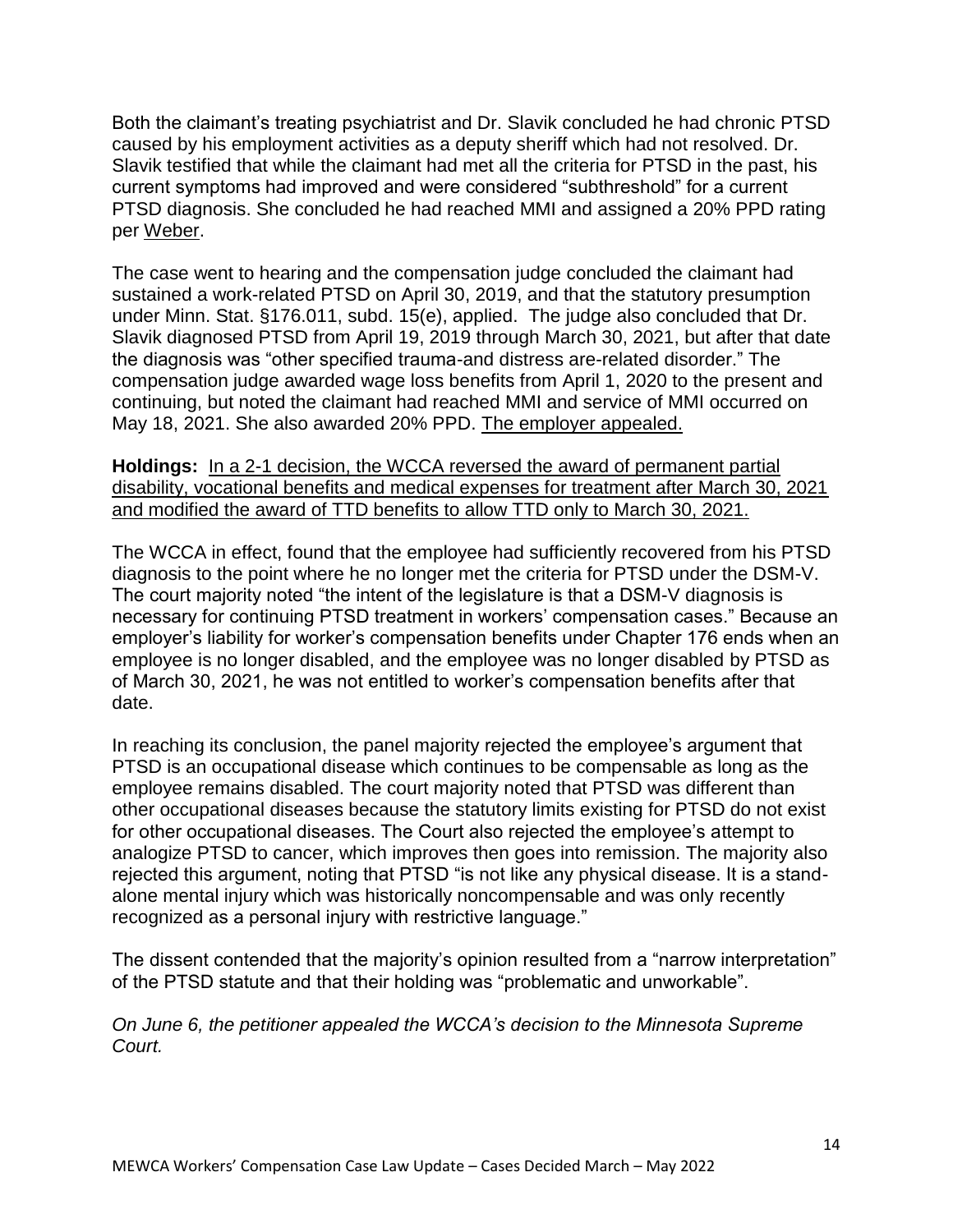#### **TEMPORARY TOTAL DISABILITY – RECOMMENCEMENT EVIDENCE – EXPERT MEDICAL OPINION**

# *Tsotsang v. Hennepin Healthcare Sys., Inc.* **(W.C.C.A. March 16, 2022)**

**Background:** The employee began working for the employer, Hennepin Healthcare System, Inc. in April of 2001. On December 4, 2015, the employee was cleaning a locker room at the employer's facility and lifted a bag of wet linens. She felt pain on the right side of her neck and into her right shoulder. The employer admitted liability and began paying various workers' compensation benefits. The employee was initially taken off of work but returned to work in April of 2016 on a part-time basis. By December 2016, the employee began working for the employer on a full-time basis, albeit with restrictions. Approximately one month later, the employee was limited to part-time employment again until November 23, 2019, at which point the employer determined that it no longer had work available within the employee's permanent restrictions.

The employer paid employee TTD benefits while she was off work completely, TPD benefits while the employer had work available within employee's restrictions, and recommenced TTD benefits when they no longer had work available. The employer also paid PPD for a 7% rating. On September 3, 2019, Dr. Asmussen, who had been treating the employee since 2016, completed a health care provider report where he stated the employee reached MMI. On December 9, 2019, the employer served a copy of that MMI report and notice of discontinuance of TTD benefits. On March 5, 2020, 90 days after the service of the MMI report, the employer discontinued payment of TTD benefits.

The employee also treated with Dr. Mullaney, an orthopedic surgeon, who recommended a three-level cervical fusion. Before approving the surgery, the employer had the employee examined by Dr. Garner. Dr. Garner opined that the employee suffered a neck injury on December 4, 2015, but that it was primarily a muscle strain injury to her right shoulder and neck that had since resolved. While he agreed with Dr. Mullaney's suggestion that the employee should have a three-level cervical fusion, he concluded the need for surgery was not related to the December 4, 2015, work injury, but rather a degenerative condition that pre-existed the work injury. Dr. Mullaney performed the three-level cervical fusion on December 14, 2020.

The employee filed a claim petition seeking permanent total disability benefits. She later amended her claim petition, withdrawing the claim for PTD benefits and instead seeking TTD benefits following the December 2020 surgery performed by Dr. Mullaney and payment for that surgery. At the request of her attorney, the employee underwent a remote video history and examination by Dr. William Schneider. Dr. Schneider concluded the surgery was reasonable and necessary and related to the work injury.

The compensation judge found Dr. Schneider's opinion more persuasive than Dr. Garner's in light of the employee's testimony. The compensation judge awarded TTD benefits following the surgery. The self-insured employer appealed the compensation judge's finding that the employee's medical expenses, including her December 2020